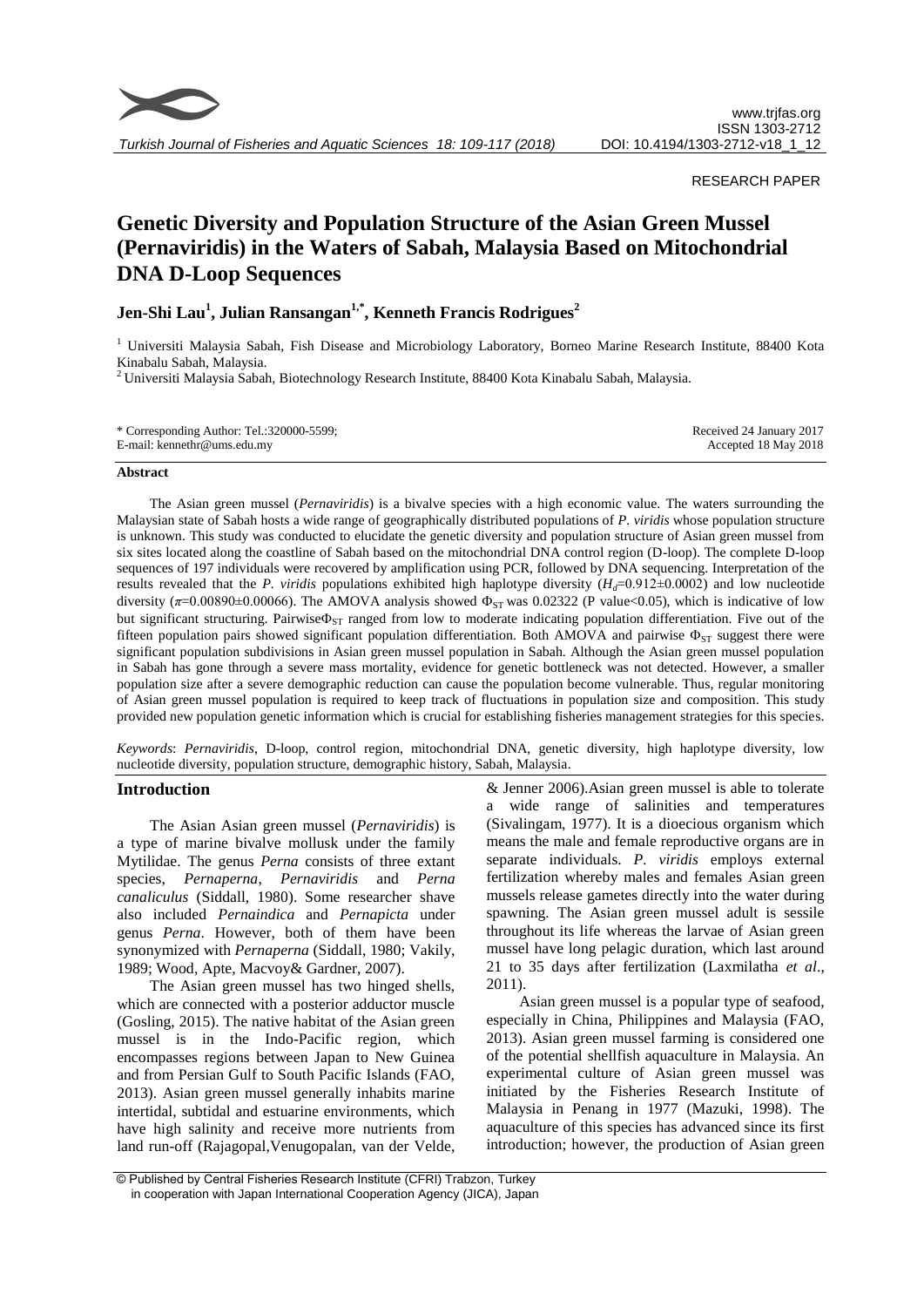mussel in Malaysia lags behind as compared to countries such as Thailand and Philippines (FAO, 2013).There is a need to formulate fisheries management strategies for improving the aquaculture of the Asian green mussel aquaculture, but this is limited by the lack of knowledge with reference to the genetic diversity of the species. Therefore, there is a need to understand the population genetic of Asian green mussel in Sabah.

Genetic diversity and population structure of aquatic animals can be examined using a variety of molecular markers. The characteristics of mtDNA which include maternal inheritance and the absence of genetic recombination makesit the most popular molecular marker (Galtier, Nabholz, Glémin, & Hurst, 2009). Mitochondrial DNA is a super-coiled circular double stranded DNA located outside the of cell nucleus (Freeland, Kirk & Petersen, 2011). The control region of mtDNA, which also is known as Dloop region has the highest mutation rate (Wan, Wu, Fujihara, & Fang, 2004). This characteristic makes Dloop region a good marker for investigating genetic diversity in closely related species or within a species (Rosel, Haygood, & Perrin, 1995).

Several population genetic studies have been conducted on Asian green mussel populations in Thailand, India, Malaysia, China and Singapore (Yap, Tan, Ismail, & Omar, 2002; 2004; Ong, Yusoff, Yap, & Tan, 2009; Divya, Thomas, Gopalakrishnan, Sathianandan, &Paulton, 2012; Lin, Loong, & Gen, 2012; Yap, Cheng, Ong & Tan, 2013; Gilg, Johnson, Gobin, Bright, & Ortolaza, 2013; Ibrahim, 2014; Ye, Li, & Wu, 2015). As far as Malaysian Borneo is concerned, a preliminary study was conducted in Santubong, Sarawak (Ibrahim, 2014) but no studies have been reported from Sabah. This investigation was directed towards elucidation of the genetic diversity of the population along the coastal waters of Sabah.

## **Materials and Methods**

#### **Sample Collection**

A total of 197 Asian green mussels (*P. viridis*) were collected from six locations in the coastal waters of Sabah (Figure 1). Detailed information regarding the sampling location has been summarized in Table 1. The adductor muscle of each specimen was kept at -20˚C prior to DNA extraction.

## **DNA Extraction**

Doubly Uniparental Inheritance (DUI) had been discovered in several mollusc species. The F-type mtDNA exists in the somatic tissue whereas the Mtype mtDNA is present mainly in the males' gonadal tissue and sperm (Chiesa *et al*., 2011; Plazzi & Passamonti, 2010). A study conducted by Wei, Kong,

Wu, and Yu (2009) reported on the absence of doubly uniparental inheritance in *P. viridis* and based on this report DNA was only extracted from the adductor muscle to avoid the possibility of M-type mtDNA extraction. Total genomic DNA was extracted from the Asian green mussel adductor muscle with DNeasy DNA extraction kit (Qiagen) according to manufacturer's instructions. Concentration and purity of DNA were verified using agarose gel electrophoresis and DNA Spectrophotometry (Pharmacia GeneQuant pro UV-Visible Spectrophotometer). The genomic DNA were diluted to 25ng/μL and stored at -20°C in 100μL AE buffer (Qiagen).

#### **PCR Amplification and DNA Sequencing**

The D-loop region of the mitochondrial DNA was amplified using forward primer 5'- GGGAGGCTATGGTGAGTCAA-3' reverse primer 5'-TGCCACATAAACTACCCTCATC-3'. The primers were designed using Primer3 (Koressaar & Remm, 2007; Untergrasser *et al*., 2012). Polymerase chain reactions (PCR) were carried out in volumes of  $25 \mu L$  with 1x GoTaq Flexi Buffer (Promega), 0.2mM of each dNTP (Promega), 1.5mM of MgCl<sub>2</sub> (Promega), 0.1 M of each primer, 1U of *Taq* DNA polymerase (Promega) and  $50$ ng/ $\mu$ L of DNA.PCR was carried out using the Applied BiosystemsVeriti<sup>TM</sup> thermal cycler under the following conditions: one cycle of 95°C for 3min, followed by 30 cycles at 95°C for 30s, 60°C for 30s and 72°C for 30s and with a final extension for 5 min at 72°C. PCR products were purified with PCRquick-spin<sup>TM</sup>PCR Product Purification Kit (iNtRON) according to manufacturer's instructions. Each of the PCR products was cloned into *pGEM*®-*T Easy* cloning vector (Promega). Bidirectional DNA sequencing was conducted by AITBiotech Pt. Ltd (Singapore).The sequencing reactions for the DNA samples were carried out with BigDye Terminator v3.1 Cycle Sequencing kit and resolved using ABI 3730XL DNA analyzers (Applied Biosystems) sequencer.

## **Statistical Analysis**

Forward and reverse D-loop sequences were assembled and further checked manually using the SeqMan software (DNASTAR package version 7.1.0, 2006). VecScreen (Altschul *et al*., 1997) in the National Center for Biotechnology Information (NCBI) http://www.ncbi.nlm.nih.gov/ was used to eliminate vector contamination sites from the sequences. The flanking region encoding afragment of the COI gene (136 base pair) and NADH dehydrogenase subunit4 gene (35 base pair) were edited out from the consensus sequences. The DNA sequences were then aligned using the ClustalW in MEGA 6.0 (Tamura, Stecher, Peterson, Filipski, &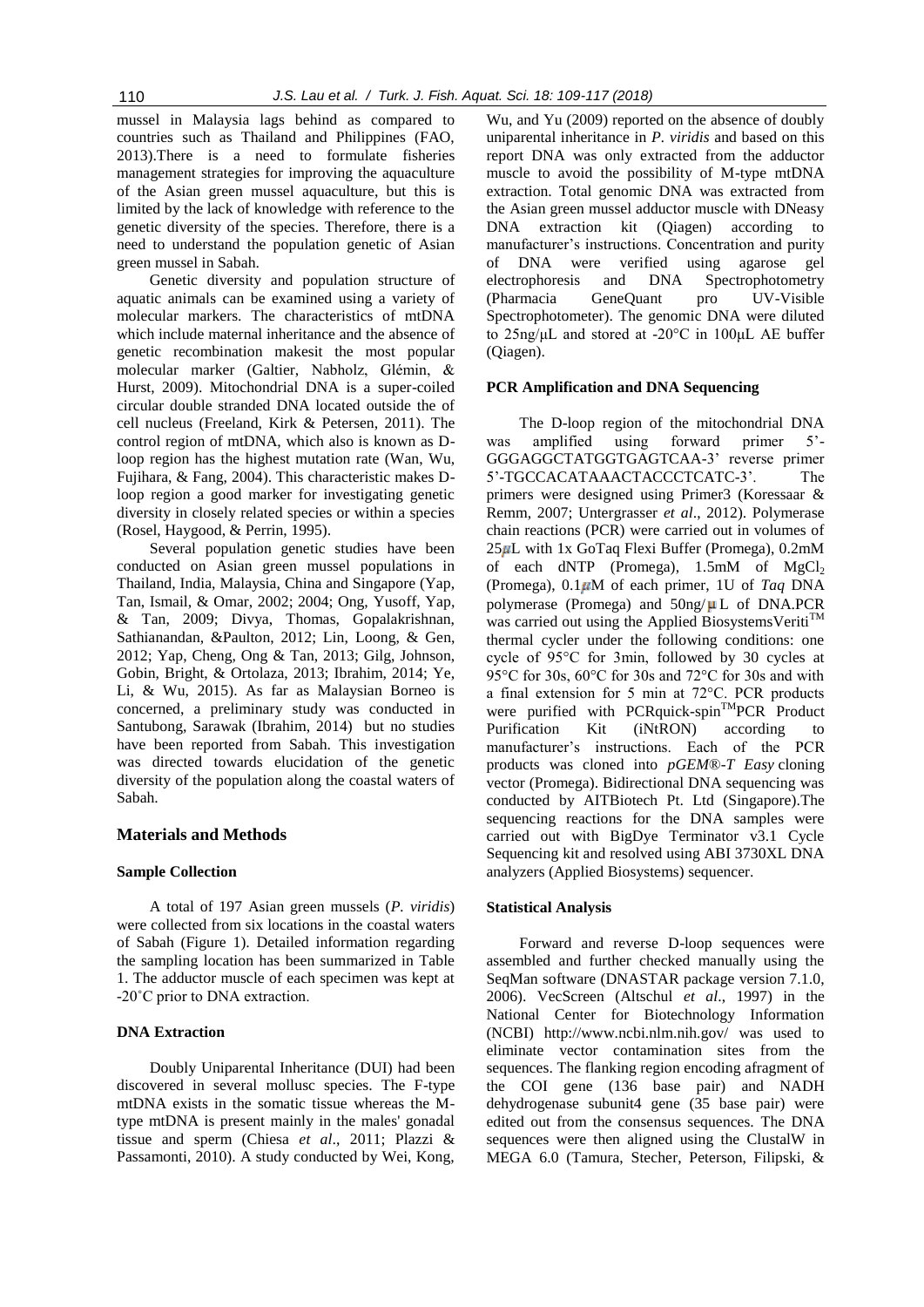

**Figure 1.** Map of Sabah, Malaysia with the six sampling locations (black triangles).

**Table 1.** Sampling details, genetic diversity indices and neutral tests of green mussel (*P. viridis*) populations in Sabah

| Geographic    | Collection | N   | n  | $n_{p}$ | $H_d$ (mean $\pm$ | $\pi$ (mean $\pm$ SD) | Tajima's D      | Fu's Fs         |
|---------------|------------|-----|----|---------|-------------------|-----------------------|-----------------|-----------------|
| Location      | Date       |     |    |         | SD)               |                       | (P-value)       | (P-value)       |
| Kota Belud    | Sept 2015  | 35  | 15 | 10      | $0.881 \pm 0.002$ | $0.00766 \pm 0.00156$ | $-0.916(0.194)$ | $-2.565(0.151)$ |
| Kota Kinabalu | Oct 2013   | 30  | 22 | 17      | $0.966 \pm 0.020$ | $0.01216 \pm 0.00126$ | $-0.861(0.203)$ | $-5.786(0.062)$ |
| Kota Marudu   | Sept 2013  | 32  | 21 | 16      | $0.919 \pm 0.040$ | $0.01096 \pm 0.00156$ | $-1.123(0.113)$ | $-3.821(0.096)$ |
| Kuala Penyu   | Sept 2014  | 34  | 12 | 8       | $0.779 \pm 0.064$ | $0.00602\pm0.00166$   | $-1.411(0.057)$ | $-1.522(0.264)$ |
| Tawau         | Jun 2014   | 35  | 21 | 16      | $0.919\pm0.034$   | $0.00751 \pm 0.00131$ | $-1.318(0.074)$ | $-5.821(0.053)$ |
| Tuaran        | April 2013 | 31  | 19 | 14      | $0.920 \pm 0.034$ | $0.00839 \pm 0.00169$ | $-1.214(0.105)$ | $-4.948(0.078)$ |
| Total         |            | 197 | 88 | Ξ.      | $0.912\pm0.0002$  | $0.00890\pm0.00066$   | $-1.141(0.124)$ | $-4.077(0.092)$ |
| population    |            |     |    |         |                   |                       |                 |                 |

Note: N, sample size; n, haplotype number; *Hd*, haplotype diversity and *π*, nucleotide diversity.

Kumar, 2013). The general genetic indices of mtDNA, including the haplotype number (*H*), haplotype diversity  $(H_d)$  and nucleotide diversity  $(\pi)$ were calculated using the DnaSP5.10.1 (Librado & Rozas, 2009).

The neighbor joining phylogenetic tree, maximum likelihood phylogenetic tree and maximum parsimony phylogenetic trees were constructed using the MEGA 6.0 to depict the genetic relationships among haplotypes. The statistical robustness of the nodes for all three phylogenetic trees was determined using bootstrap analysis with 1000 replicates. In addition, a haplotype network was created to depict the phylogenetic and geographical relationships of haplotypes using the median-joining method in PopART (Bandelt,Forster, &Röhl, 1999).

Pairwise  $\Phi_{ST}$ , analysis of molecular variance (AMOVA) and Mantel test were used to examine Asian green mussel population structure using the Arlequin 3.5.2.1. The analysis of molecular variance (AMOVA) was conducted to quantify the partitioning of genetic variation present within population and among populations, and its significance was determined with 1000 permutations. Pairwise  $\Phi_{ST}$ , an analog of F-statistic was also calculated to determine the genetic differentiation between sampling locations and the significance of pairwise  $\Phi_{ST}$  values was determined with 100 permutations. Besides, Mantel test (Mantel, 1967) was used to determine if there was any significant correlation between pairwise  $\Phi_{ST}$  and geographic distance. Geographic distance was referred to the shortest distance between two locations along the coast. Significance of the Mantel test was determined with 10000 permutations.

Demographic history of Asian green mussel populations was examined using the neutral tests including Tajima's D (Tajima, 1989) and Fu's Fs (Fu, 1997) incorporated in the Arlequin (Version 3.5.2.1). Both Tajima's D and Fu's F were used to determine whether the variation in DNA sequences deviate from the neutral model (Hamilton, 2009). Significance of the Tajima's D and Fu's F was determined with 1000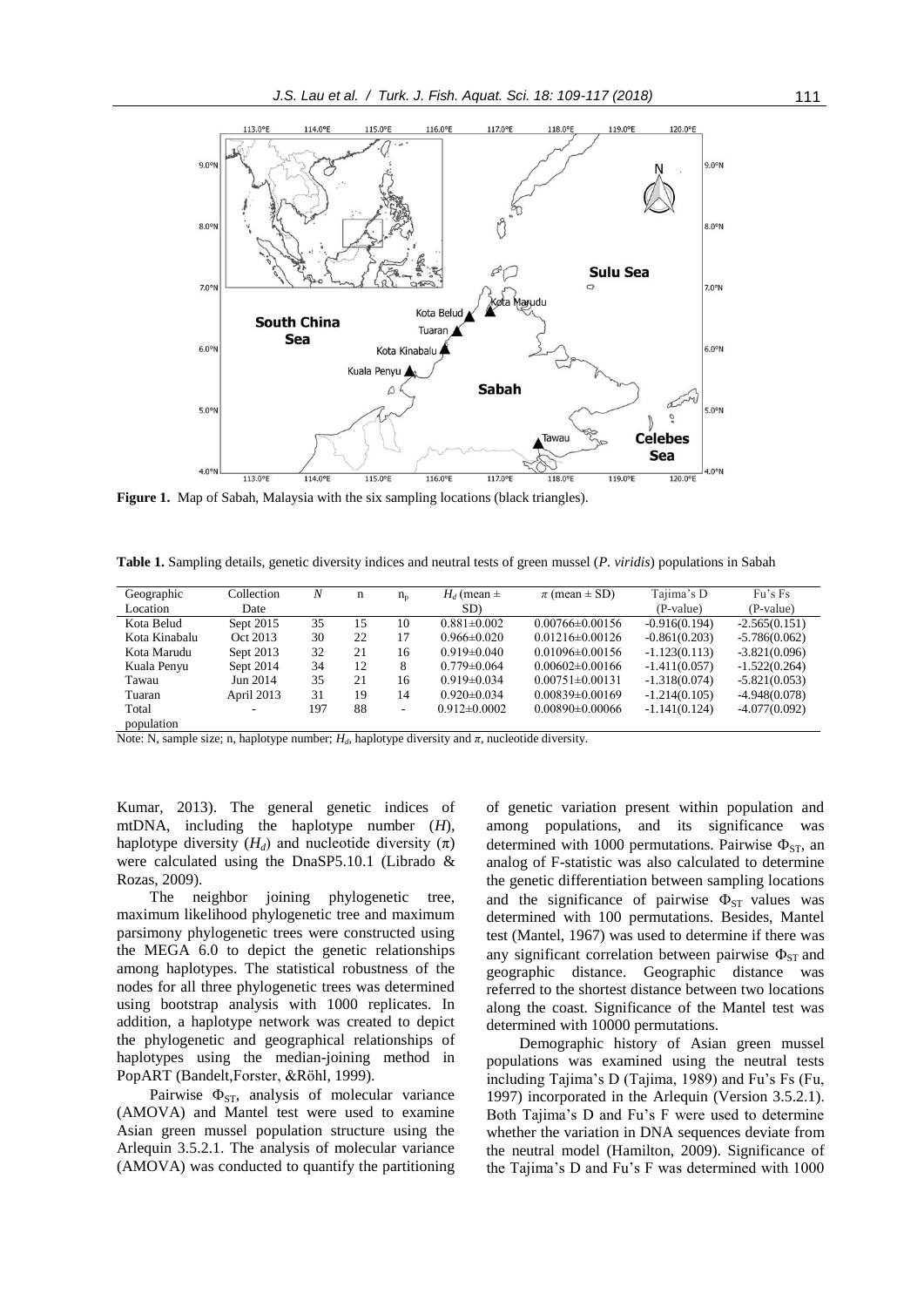permutations.

#### **Results**

#### **Sequence Variation and Genetic Diversity**

The length of the D-loop fragment amplified of the mtDNA genome in the Asian green mussel in Sabah ranged from 657bp to 665bp.The actual size of the D-loop DNA fragment varied due to the presence of insertions and deletion (indels).All the DNA sequences were been deposited in the EMBL Nucleotide Sequence Database under accession numbers KP731638-KP731799 and KU555309- KU555343. The average base composition was as follows: *T*=30.4%, *C*=6.6%, *A*=33.8% and *G*=29.2%. The A/T base contents of the D-loop region were higher than the C/G base contents. This result was concordant with previous studies, which reported that the D-loop is an A-T rich region of the mitochondrial genome (Brown, Gadaleta, Pepe, Saccone,&Sbisà, 1986). In addition, 107 polymorphic sites were observed, including 73 singleton variable sites and 34 parsimony informative sites. Genetic diversity indices including haplotype number (n), haplotype diversity  $(H_d)$  and nucleotide diversity  $(\pi)$  are presented in Table 1.A total of 88 haplotypes were identified in the 197 samples. The number of haplotypes ranged from 15 in Kota Belud to 22 in Kota Kinabalu. The mean haplotype diversity  $(H_d)$  and nucleotide diversity  $(\pi)$ of the total population were 0.912±0.0002 and 0.00890±0.00066 respectively. The haplotype diversities  $(H_d)$  were very high, ranging from to 0.779±0.064 in Kuala Penyuto 0.966±0.020 in Kota Kinabalu. On the other hand, the nucleotide diversity  $(\pi)$  is very low, ranging from  $0.00602\pm0.00166$  in Kuala Penyu to 0.01216±0.00126 in Kota Kinabalu.

#### **Phylogenetic and Network Analysis**

The topologies produced from neighbor joining phylogenetic tree (Figure 2), maximum likelihood phylogenetic tree (Figure 3) and maximum parsimony phylogenetic tree (Figure 4) were similar. All three phylogenetic trees were divided into two haplogroups. One haplogroup contained most of the haplotypes and the second haplogroup contained another 18 haplotypes. The median joining network was used to further depict the phylogenetic and geographical relationships among haplotypes (Figure 3). Resultant network exhibited star-like patterns surrounding haplotype 2, haplotype 3 and haplotype 4. Haplotype 4 was considered the ancestral haplotype, which was the most common haplotype (53.4%) encompassing all six locations. Haplotype 3 (27.2%) encompassed all six locations whereas haplotype 2 (28.4%) encompassed all locations except Kota Kinabalu. The phylogenetic trees and median joining network provided some insight into the relationship among haplotypes of Asian green mussel in Sabah. Nevertheless, a clear spatial pattern was not able to be identified from phylogenetic trees or median joining network.

#### **Population Structure Analysis**

The AMOVA analysis based on haplotype frequencies revealed that 97.68% of the genetic variation occurred within populations while only 2.32% of the genetic variation occurred among populations (Table 2). The  $\Phi_{ST}$  was 0.02322 (P<0.05), which indicate low but significant population structuring of the *P. viridis* populations in Sabah.

Population pairwise  $\Phi_{ST}$  showed that the  $\Phi_{ST}$ between Kuala Penyu and Tuaran was the highest 0.07048 whereas the  $\Phi_{ST}$  between Kota Marudu and Tawau was the lowest, at -0.01311 (Table 3).Mantel test with correlation coefficient,  $r=-0.37$ ,  $(P>0.05)$ showed there was no correlation between geographic distance and population pairwise  $\Phi_{ST}$  between Asian green mussel populations

#### **Neutral Tests**

The results of Tajima's D and Fu's Fs neutral tests are presented in Table 1. Both Tajima's D and Fu's F test showed consistentnon significant negative D-value across populations, which indicate that, the demographic history of the D-loop region of *P. viridis* populations was in agreement with neutral expectation.

#### **Discussion**

Despite high haplotype diversity  $(H<sub>d</sub>=0.912±0.0002)$  of the Asian green mussel populations in Sabah, its nucleotide diversity (*π*=0.00890±0.00066) was very low. High haplotype diversity but low nucleotide diversity of Asian green mussel population in Sabah could be attributed to the high mutational rate of the D-loop region (Wan, Wu, Fujihara, & Fang, 2004). The haplotype diversity of a relatively rapid evolving genome within a population often approach 1.0 as many individuals will tend to have unique haplotypes (Freeland, Kirk, & Petersen, 2011). Besides, low nucleotide diversity but high haplotype diversity may also be the indication of genetic bottleneck. Both haplotype and nucleotide diversities can be diminished in the event of genetic bottleneck (Frankham, Ballou, & Briscoe, 2004; Hamilton, 2009). High haplotype diversity and low nucleotide diversity can be observed in a population experiences rapid expansion from a low effective population size, assuming there is sufficient time for haplotype to increase through mutation but insufficient time for accumulation of large sequence differences. (Grant & Bowen, 1998; Lowe, Harris, & Ashton, 2004).A rapid population growth can enhance the retention of new mutations in the population (Grant & Bowen, 1998). High haplotype diversity and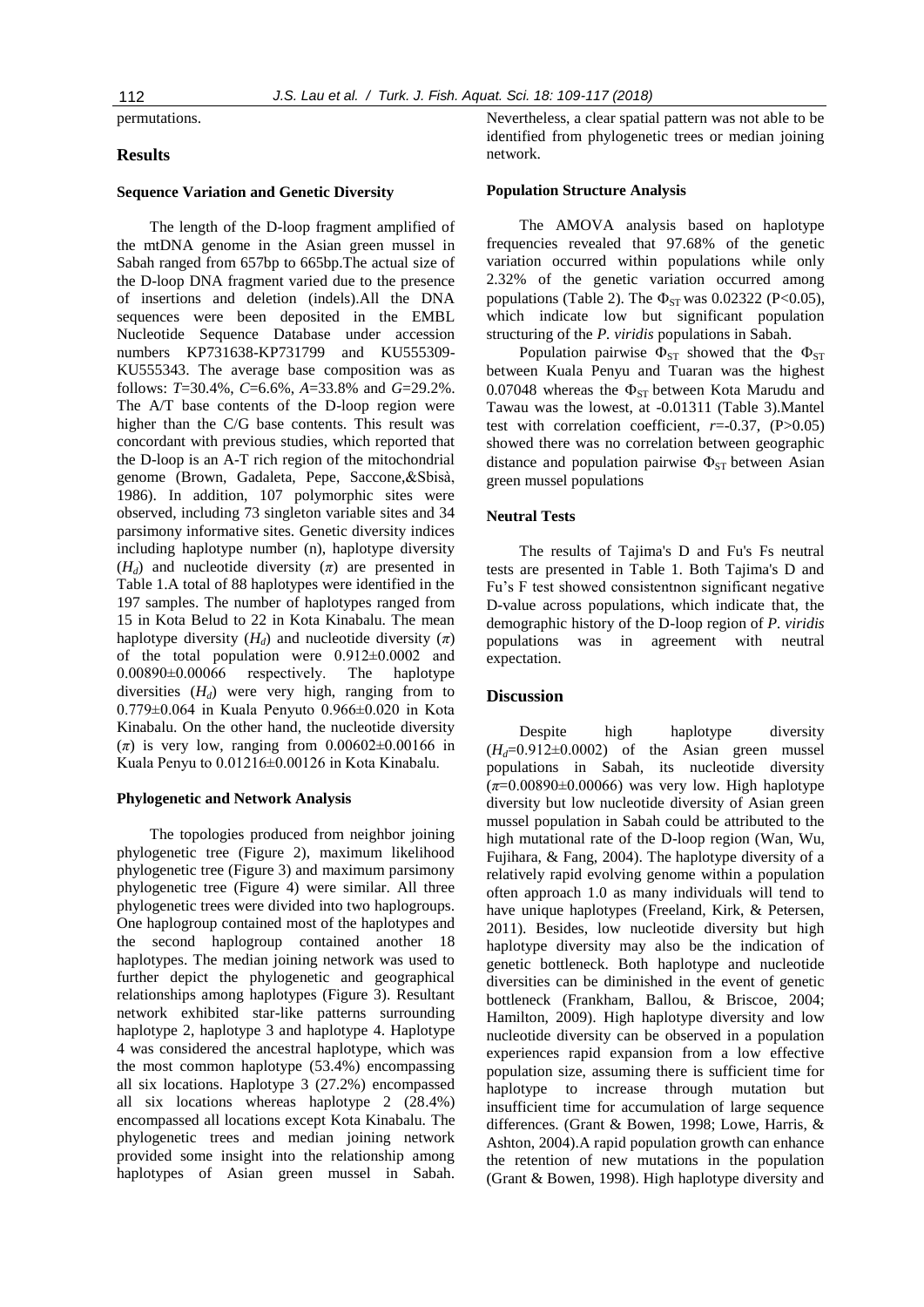low nucleotide diversity has been reported in many marine organisms such as *Cynoscionacoupa* (Rodrigues *et al*., 2008), *Architecuthis dux*  (Winkelmann *et al*., 2013) and *Girellapunctata (Saito et al., 2008)* that have undergone a severe demographic reduction*.*

The population pairwise  $\Phi_{ST}$  showed low to

moderate population differentiation which ranged from -0.01311 to 0.07048. According to Wright (1978), fixation index, $\Phi_{ST}$  should range around 0.0 to 1.0. However, pairwise  $\Phi_{ST}$  was negative between Tawau and Kota Marudu. Negative  $\Phi_{ST}$  occurs when the genetic differentiation within population is higher than between populations, which indicate that gene



**Figure 2.** Neighbour-joining tree based on D-loop haplotypes of the green mussel (*P. viridis*). (Hap: Haplotype).



**Figure 3.** Median-joining network based on the D-loop haplotypes of the *P. viridis*. Circles represent different haplotypes with relative size proportionate to its observed frequency. The colors of the circles indicate the geographic region. The number labels represent haplotypes names. The hatch marks indicate the mutation steps between haplotypes and the black circles represent missing haplotypes.

**Table 2.** Analysis of molecular variance (AMOVA) for green mussel populations in Sabah based on D-loop region

| Source of variation | d.f | Sum of squares | Variance components | Percentage of variation | $F_{\rm \scriptscriptstyle ST}$ | P value |
|---------------------|-----|----------------|---------------------|-------------------------|---------------------------------|---------|
| Among populations   |     | 3.980          | 0.01063             | 2.32                    | 0.02322                         | 0.0098  |
| Within populations  | 191 | 85.416         | 0.44720             | 97.68                   |                                 |         |
| Total               | !96 | 89.396         | 0.45783             |                         |                                 |         |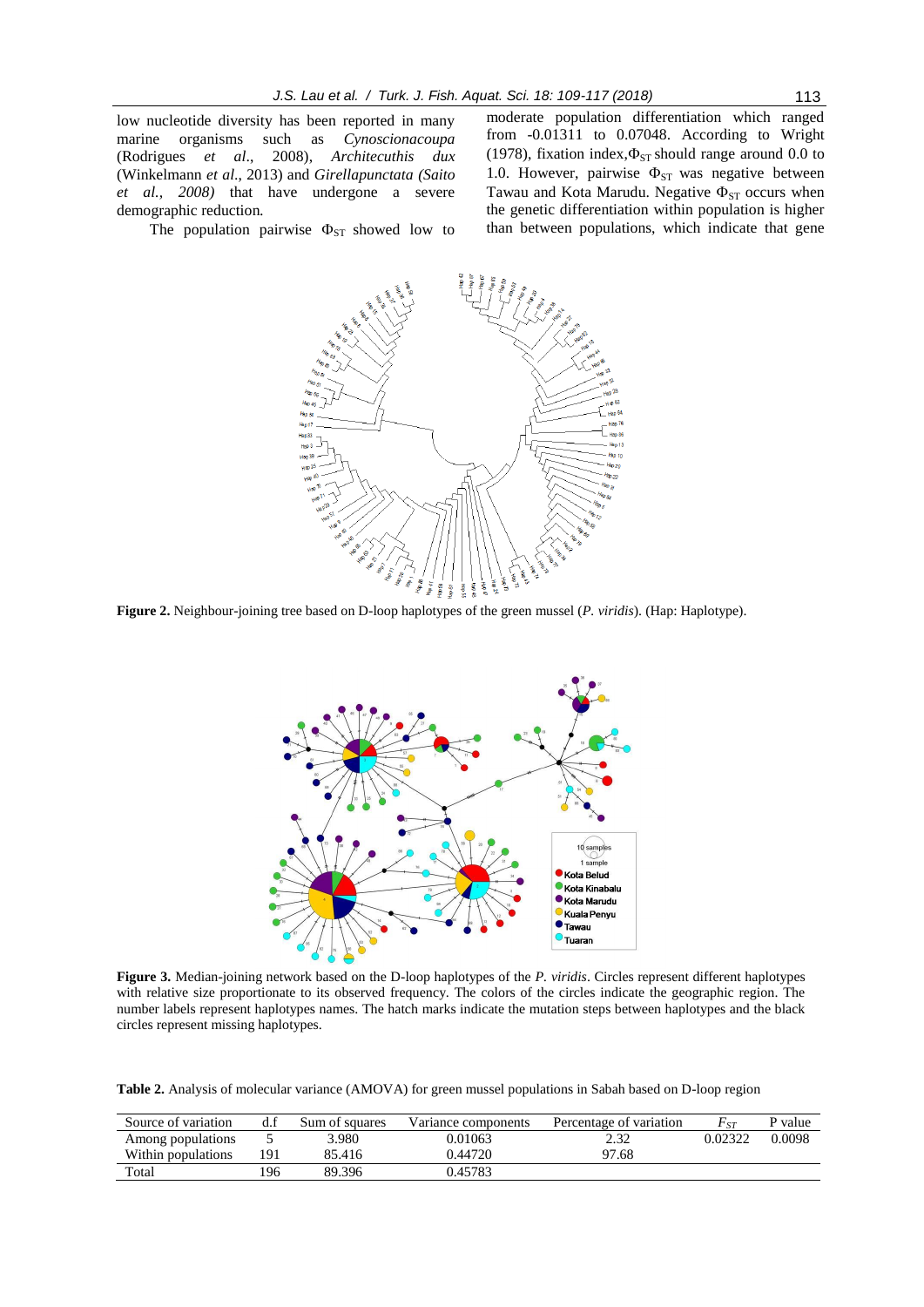|    | ΚB                       | KΚ                                                                                                                      | KМ         | KР         | TA      | TU |  |
|----|--------------------------|-------------------------------------------------------------------------------------------------------------------------|------------|------------|---------|----|--|
| KВ | $\overline{\phantom{0}}$ |                                                                                                                         |            |            |         |    |  |
| KK | $0.03591*$               | $\overline{\phantom{0}}$                                                                                                |            |            |         |    |  |
| KM | 0.01994                  | 0.00904                                                                                                                 |            |            |         |    |  |
| KP | 0.01931                  | $0.06527*$                                                                                                              | 0.01559    |            |         |    |  |
| TA | 0.01121                  | 0.00661                                                                                                                 | $-0.01311$ | 0.01695    | -       |    |  |
| TU | 0.01113                  | $0.02563*$                                                                                                              | $0.03550*$ | $0.07048*$ | 0.02437 | -  |  |
|    |                          | *Significant values at P<0.05: Abbreviation: KB=Kota Belud: KK=Kota Kinabalu: KM=Kota Marudu: KP=Kuala Penvu: TA=Tawau: |            |            |         |    |  |

**Table 3.** Population pairwise  $F_{ST}$  between green mussel populations in Sabah based on D-loop region

\*Significant values at P<0.05; Abbreviation: KB=Kota Belud; KK=Kota Kinabalu; KM=Kota Marudu; KP=Kuala Penyu; TA=Tawau; TU=Tuaran.

flow between the populations is very high (Bortolotto, Bucklin, Mezzavilla, Zane, &Patarnello, 2011; Roesti, Salzburger, & Berner, 2012). Most of the genetic variation of marine invertebrates is observed within rather than between populations (Burton, 1997). This is likely to be the result of the spawning behaviour of adult invertebrates and high dispersal ability of marine invertebrate larvae. The larvae of this species have very long pelagic duration, which is around 21 to 35 days (Laxmilatha *et al*., 2011). It is likely that the larvae of Asian green musseltend to drift away from their natal habitat and that this in turn increases the gene flow between populations and lowers the degree of differentiation between populations. This study detected significant genetic differentiation between KK-KB, KK-KP, KK-TU, KM-TU and KP-TU. The significant population differentiation could be attributed to oceanographic features or the current patterns that limit the gene flow between two sites. Oceanographic features such as oceanographic front can prevent two adjacent sites to exchange migrants (Gilg&Hilbish, 2003).The surface current around Sabah is remarkably complex. The dominant surface circulation is the Mindoro strait outflow which drives the sea current from South China Sea to Sulu Sea through Mindoro strait. The Mindoro strait flow outwards to the South China Sea through the Balabac Strait and out to Sulu Sea through the Sibutu Passage (Han *et al*., 2009). Nevertheless, we are not able to pinpoint the real reasons for the population subdivision in this study. Further studies will require identifying specific causative factors. The significant AMOVA and population differentiation indicated there was a significant subdivision among populations of Asian green mussels in Sabah. However, a clear spatial pattern could not be discerned. The significant subdivision among populations should be taken into consideration in the development and implementation of Asian green mussel aquaculture management strategies.

It is important to determine if the populations experienced bottleneck, as this would likely to lead to inbreeding depression, loss of genetic variation and deleterious allele fixation, any of which can ultimately compromise species' adaptive potential and the probability of population persistence (Frankham, Ballou, & Briscoe, 2004). The Asian green mussel populations in Sabah have been reported to have gone

through a severe mass mortality from 2010 (Tan &Ransangan, 2015; Taib, Madin,&Ransangan, 2016).Studies carried out by researchers from several institutions of higher learning and fisheries department in Malaysia have not been able to determine the cause of the mass mortality. Although the green mussel experienced severe mass mortality for a long period of time, this study did not detect the evidence of genetic bottleneck in Asian green mussel populations. Under certain circumstances, a severe demographic bottleneck may not necessarily present itself as evidence in terms of a genetic signature. Several reasons could lead to this phenomenon. Firstly, effective population size that is large enough candiminish the bottleneck signature. Sastre *et al*. (2011) reported the mitochondrial DNA data can effectively detect bottleneck in the small isolated population but not in a large one. Secondly, small number of migrants can also diminish the effects of genetic bottleneck (Keller *et al*., 2001; Busch, Waser, & DeWoody, 2007). Despite the absence of evidence of a genetic bottleneck, the smaller population size after severe demographic reduction could cause Asian green mussel populations to become more sensitive to environmental perturbations and stochastic demographic processes. Thus, regular monitoring of Asian green mussel population is recommended in order to keep track of fluctuations in population size and composition.

### **Acknowledgements**

This study was funded by a research grant (COE0009) from the Ministry of Education, Malaysia. Our appreciation also goes to the Fisheries Department of Sabah for granting the permission for sample collection along the coastal waters of Sabah.

## **Conflict of Interest**

The authors declare that they do not have any conflicting interests.

#### **References**

Altschul, S.F., Madden, T.L., Schaffer, A.A., Zhang, J., Zhang, Z., Miller, W., & Lipman, D.J. (1997). Gapped BLAST and PSI-BLAST: a new generation of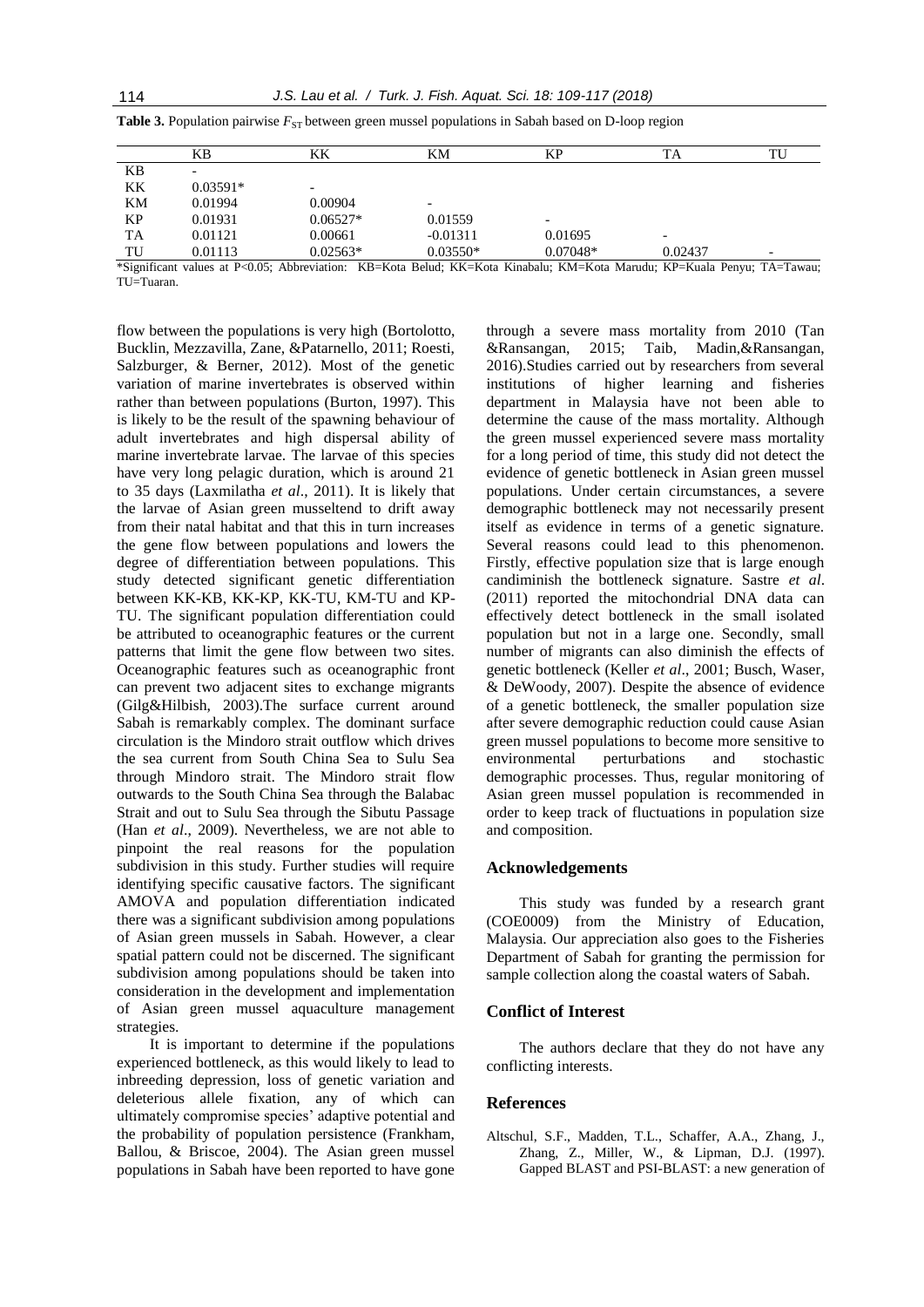protein database search programs. *Nucleic Acids Research*, 25(17), 3389-3402. <https://doi.org/10.1093/nar/25.17.3389>

- Bandelt, H., Forster, P., &Röhl, A. (1999). Median-joining networks for inferring intraspecific phylogenies. *Molecular Biology and Evolution*, 16(1), 37-48. [https://doi.org/10.1093/oxfordjournals.molbev.a02603](https://doi.org/10.1093/oxfordjournals.molbev.a026036) [6](https://doi.org/10.1093/oxfordjournals.molbev.a026036)
- Brown, G.G., Gadaleta, G., Pepe, G., Saccone, C., &Sbisà, E. (1986). Structural conservation and variation in the D-loop-containing region of vertebrate mitochondrial DNA. *Journal of Molecular Biology*, 192(3), 503-511. [https://doi.org/10.1016/0022-2836\(86\)90272-X](https://doi.org/10.1016/0022-2836(86)90272-X)
- Bortolotto, E., Bucklin, A., Mezzavilla, M., Zane, L., &Patarnello, T. (2011). Gone with the currents: lack of genetic differentiation at the circum-continental scale in the Antarctic krill *Euphausiasuperba*. *BMC Genetics*, 12, 32-50.
- <https://doi.org/10.1186/1471-2156-12-32>
- Burton, R.S. (1997). Genetic evidence for long term persistence of marine invertebrate populations in an ephemeral environment. *Evolution*, 51(3), 993-998. <https://doi.org/10.2307/2411174>
- Busch, J.D., Waser, P.M., & DeWoody, J.A. (2007). Recent demographic bottlenecks are not accompanied by a genetic signature in banner-tailed kangaroo rats (*Dipodomysspectabilis*). *Molecular Ecology*, 16(12), 2450-2462.
- <https://doi.org/10.1111/j.1365-294X.2007.03283.x> Chiesa, S., Marzano, F.N., Minervini, G., Lucrezia, D.D., Baccarani, G., Bordignon, G., &Argese, E. (2011). The invasive Manila clam *Ruditapesphilippinarum* (Adams and Reeve, 1850) in Northern Adriatic Sea: population genetics assessed by an integrated molecular approach. *Fisheries Research*, 110(2), 259-
- 267[. https://doi.org/10.1016/j.fishres.2011.04.013](https://doi.org/10.1016/j.fishres.2011.04.013) Divya, P.R., Thomas, P.C., Gopalakrishnan, A., Sathianandan, T.V., &Paulton, M.P. (2012). Stock structuring in Asian Asian green mussel*Pernaviridis* population along the Indian coast based on shell morphometrics and RAPD markers. *Indian Journal of Animal Sciences*, 82(7), 775-778. <http://eprints.cmfri.org.in/id/eprint/9916>
- DNASTAR package version 7.1.0. (2006). Lasergene, DNAStar, Inc. Madison, WI, USA.
- FAO. (2013). Species fact sheets: *Pernaviridis* (Linnaeus, 1758). Retrieved from <http://www.fao.org/fishery/species/2691/en>
- Frankham, R., Ballou, J.D., &Briscoe, D.A. (2004). A primer of conservation genetics. United Kingdom, Cambridge University Press, 220 pp.
- Freeland, J.R., Kirk, H., &Petersen, S.D. (2011). Molecular ecology, second edition. Oxford, United Kingdom, John Wiley & Sons, Ltd., 400 pp.
- Fu, Y.X. (1997). Statistical tests for neutrality of mutations against population growth, hitchhiking and background selection. *Genetics*, 147(2), 915-925. [http://www.genetics.org/content/genetics/147/2/915.fu](http://www.genetics.org/content/genetics/147/2/915.full.pdf) [ll.pdf](http://www.genetics.org/content/genetics/147/2/915.full.pdf)
- Galtier, N., Nabholz, B., Glémin, S., & Hurst, G.D.D. (2009). Mitochondrial DNA as a marker of molecular diversity: a reappraisal. *Molecular Ecology*, 18(22), 4541-4550.

[http://dx.doi.org/10.1111/j.1365-294x.2009.04380.x](http://doi.org/10.1111/j.1365-294x.2009.04380.x)

Gilg, M.R. &Hilbish, T.J. (2003). The geography of marine larval dispersal: coupling with fine-scale physical oceanography. *Ecology*. 84(11), 2989-2998.

[http://dx.doi.org/10.1890/02-0498](http://doi.org/10.1890/02-0498)

- Gilg, M.R., Johnson, E.G., Gobin, J., Bright, B.M., &Ortolaza, A.I. (2013). Population genetics of introduced and native populations of the Asian green mussel, *Pernaviridis*: determining patterns of introduction. *Biological Invasions*, 15(2), 459-472. [http://dx.doi.org/10.1007/s10530-012-0301-2](http://doi.org/10.1007/s10530-012-0301-2)
- Gosling, E. (2015). Marine bivalve molluscs, second edition. Oxford, United Kingdom, John Wiley &Sons, Ltd., 512 pp.
- Grant, W.S. & Bowen, B.W. 1998. Shallow population histories in deep evolutionary lineages of marine fishes: insights from sardines and anchovies and lessons for conservation. *The American Genetic Association*, 89: 415-426.
	- [http://dx.doi.org/10.1093/jhered/89.5.415](http://doi.org/10.1093/jhered/89.5.415)
- Hamilton, M.B. (2009). Population genetics. United Kingdom Oxford, United Kingdom, John Wiley & Sons, Ltd., 424 pp.
- Han, W.Q., Moore, A.M., Levin, J. Zhang, B., Arango, H.G., Curchitser, E., Lorenzo, E.D., Gordon, A.L. and Lin, J.L. (2009). Seasonal surface ocean circulation and dynamics in the Philippine Archipelago region during 2004-2008. *Dynamics of Atmospheres and Oceans*, 47, 114-137.
- [http://dx.doi.org/10.1016/j.dynatmoce.2008.10.007](http://doi.org/10.1016/j.dynatmoce.2008.10.007)
- Ibrahim, S.N. (2014). *Preliminary study of morphological and genetic diversity on Asian Asian green mussel (Pernaviridis) in Santubong, Sarawak*(BSc thesis). Universiti Malaysia Sarawak, Sarawak, Malaysia. <http://ir.unimas.my/id/eprint/8276>
- Keller, L.F., Jeffrery, K.J., Arcese, P., Beaumont, M.A., .Hochachka, W.M., Smith, J.N.M., &Bruford, M.W. (2001). Immigration and the ephemerality of a natural population bottleneck: evidence from molecular markers. *Proceedings of the Royal Society B*, 268(1474), 1387-1394.
- [http://dx.doi.org/10.1098/rspb.2001.1607](http://doi.org/10.1098/rspb.2001.1607) Koressaar, T., & Remm, M. (2007). Enhancements and
- modifications of primer design program Primer3. *Bioinformatics*, 23(10), 1289-1291. <https://doi.org/10.1093/bioinformatics/btm091>
- Laxmilatha, P., Rao, G.S., Patnaik, P., NageshwaraRao, T., Prasad Rao, M., &Dash, B. (2011). Potential for the hatchery production of spat of the Asian green mussel*PernaviridisLin*naeus (1758). *Aquaculture*, 312(1-4), 88-94.

<https://doi.org/10.1016/j.aquaculture.2010.12.031>

- Librado, P.,& Rozas, J. (2009). DnaSPv5: A software for comprehensive analysis of DNA polymorphism data. *Bioinformatics*, 25(11), 1451-1452. [http://dx.doi.org/10.1093/bioinformatics/btp187](http://doi.org/10.1093/bioinformatics/btp187)
- Lin, G., Loong, C.L., &Gen, H.Y. (2012). Genetic variations in populations from farms and natural habitats of Asian Asian green mussel, *Pernaviridis*, in Singapore inferred from nine microsatellite markers. *Journal of the World Aquaculture Society*, 43(2), 270- 277. [http://dx.doi.org/10.1111/j.1749-](http://doi.org/10.1111/j.1749-7345.2012.00558.x) [7345.2012.00558.x](http://doi.org/10.1111/j.1749-7345.2012.00558.x)
- Lowe, A., Harris, S., &Ashton, P. (2004). Ecological genetics: design, analysis, and application. Oxford, United Kingdom, Blackwell Science Ltd.,432 pp.
- Mantel, N. (1967). The detection of disease clustering and a generalized regression approach. *Cancer Research*, 27(2), 209-220.

[http://cancerres.aacrjournals.org/content/27/2\\_Part\\_1/](http://cancerres.aacrjournals.org/content/27/2_Part_1/209.full-text.pdf) [209.full-text.pdf](http://cancerres.aacrjournals.org/content/27/2_Part_1/209.full-text.pdf)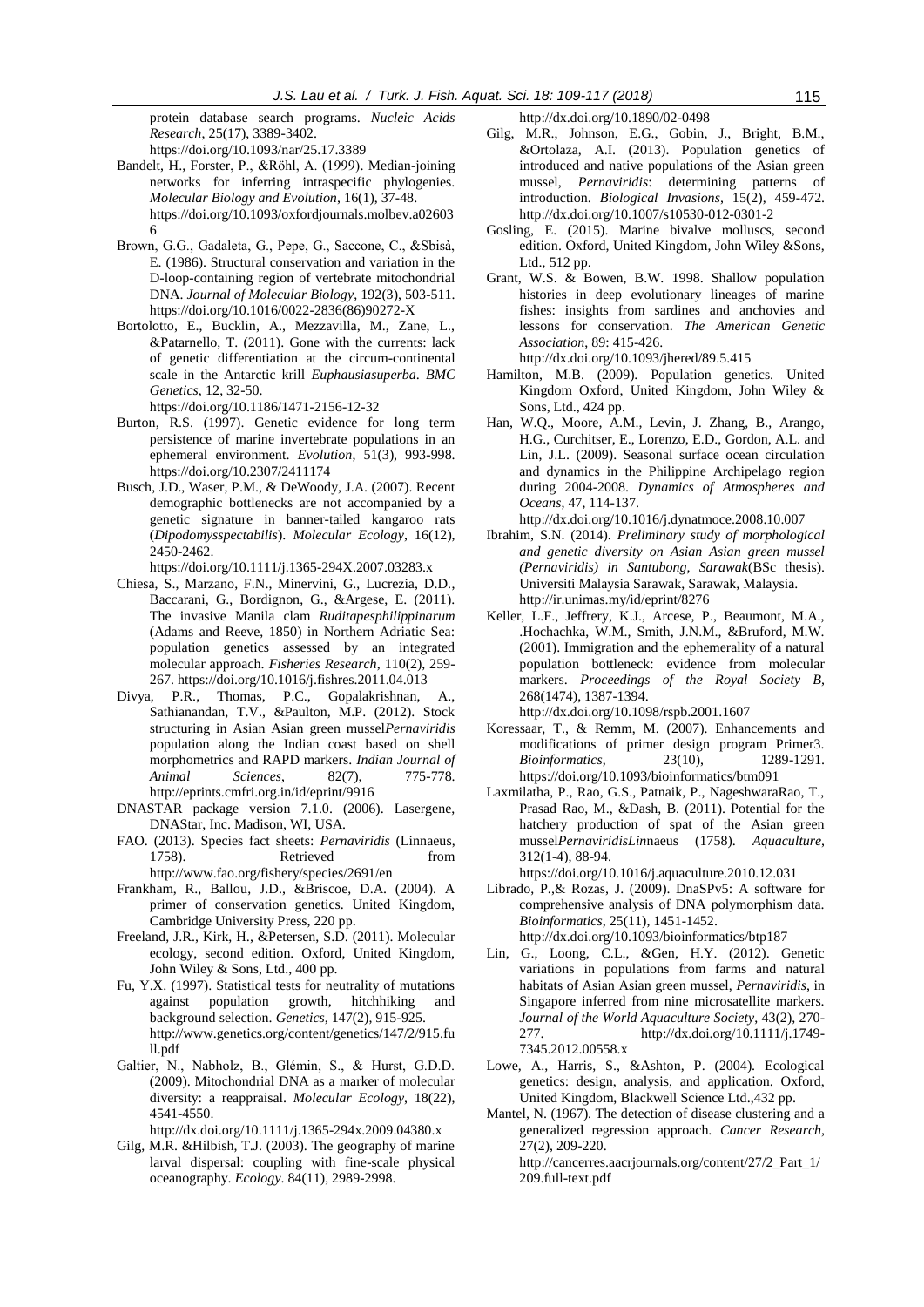Ong, C.C., Yusoff, K., Yap, C.K., &Tan S.G. (2009). Genetic characterization of *Pernaviridis*in peninsular Malaysia using microsatellite markers. *Journal of Genetics*, 88(2), 153-163.

[http://dx.doi.org/10.1007/s12041-009-0023-0](http://doi.org/10.1007/s12041-009-0023-0)

- Plazzi, F., &Passamonti, M. (2010). Towards a molecular phylogeny of mollusks: bivalves' early evolution as revealed by mitochondrial genes. *Molecular Phylogenetics and Evolution*, 57(2), 641-65[7.](http://doi.org/10.1016/j.ympev.2010.08.032) [http://dx.doi.org/10.1016/j.ympev.2010.08.032](http://doi.org/10.1016/j.ympev.2010.08.032)
- Rajagopal S., Venugopalan, V.P., van der Velde ,G & Jenner H.A. (2006). Greening of the coasts: a review of the *Pernaviridis* success story. *Aquatic Ecology*, 40(3), 273-297.

<https://doi.org/10.1007/s10452-006-9032-8>

Rodrigues, R., Schneider, H., Santos, S., Vallinoto, M., Sain-Paul, U., &Sampaio, I. (2008). Low levels of genetic diversity depicted from mitochondrial DNA sequences in a heavily exploited marine fish (*Cynoscionacoupa,* Sciaenidae) from the northern coast of Brazil. *Genetics and Molecular Biology*, 31(2), 487-492.

[http://dx.doi.org/10.1590/s1415-47572008000300015](http://doi.org/10.1590/s1415-47572008000300015)

- Roesti, M., Salzburger, W.,&Berner, D. (2012). Uninformative polymorphisms bias genome scans for signatures of selection. *BMC Evolutionary Biology*, 12: 94-101[. https://doi.org/10.1186/1471-2148-12-94](https://doi.org/10.1186/1471-2148-12-94)
- Rosel, P.E., Haygood, M.G., &Perrin, W.F. (1995). Phylogenetic relationship among the true porpoises (Cetacea: Phocoenidae). *Molecular Phylogenetics and Evolution*, 4(4), 463-474.

[http://dx.doi.org/10.1006/mpev.1995.1043](http://doi.org/10.1006/mpev.1995.1043)

Saito, T., Washio, S., Dairiki, K., Shimojo, S., Itoi, S., & Sugita, H. (2008). High gene flow in *Girellapunctata*(Perciformes, Kyphosidae) among the Japanese Islands inferred from partial sequence of the control region in mitochondrial DNA. *Journal of Fish Biology*, 73(8), 1937-1945. [http://dx.doi.org/10.1111/j.1095-8649.2008.01997.x](http://doi.org/10.1111/j.1095-8649.2008.01997.x)

Sastre, N., Vilà, C., Salinas, M., Bologov, V.V., Urios, V.,

- Sánchez, A., &Ramirez, O. 2011. Signatures of demographic bottlenecks in European wolf populations. Conservation Genetics, 12(3), 701-712. [http://dx.doi.org/10.1007/s10592-010-0177-6](http://doi.org/10.1007/s10592-010-0177-6)
- Siddall, S.E. 1980. A clarification of the genus Perna (Mytilidae). *Bulletin of Marine Science*. 30(4), 858- 870. [http://www.ingentaconnect.com/content/umrsmas/bull](http://www.ingentaconnect.com/content/umrsmas/bullmar/1980/00000030/00000004/art00008)

[mar/1980/00000030/00000004/art00008](http://www.ingentaconnect.com/content/umrsmas/bullmar/1980/00000030/00000004/art00008)

- Sivalingam, P.M. (1977). Aquaculture of the Asian green mussel,*Mytilusedulis* Linnaeus, in Malaysia. *Aquaculture*, 11(4), 297-312. [http://dx.doi.org/10.1016/0044-8486\(77\)90079-5](http://doi.org/10.1016/0044-8486(77)90079-5)
- Taib, A.M., Madin, J., &Ransangan, J. (2016). Density, recruitment and growth performance of Asian green mussel (*Pernaviridis*) in Marudu Bay, Northeast Malaysian Borneo, three years after a massive mortality event. *Songklanakarin Journal of Science and Technology*.

<http://rdo.psu.ac.th/sjstweb/journal/38-6/38-6-5.pdf>

- Tajima, F. (1989). Statistical method for testing the neutral mutation hypothesis by DNA polymorphism. *Genetics*, 123(3), 585-595. [http://www.genetics.org/content/genetics/123/3/585.fu](http://www.genetics.org/content/genetics/123/3/585.full.pdf) [ll.pdf](http://www.genetics.org/content/genetics/123/3/585.full.pdf)
- Tamura, K., Stecher, G., Peterson, D., Filipski, A., &

Kumar, S. (2013). MEGA 6: Molecular Evolutionary Genetics Analysis version 6.0. *Molecular Biology and Evolution*, 30(12), 2725-2729. [http://dx.doi.org/10.1093/molbev/mst197](http://doi.org/10.1093/molbev/mst197)

- Tan, KS. & Ransangan, J. (2015). Factors influence the larvae distribution and spat settlement of *Pernaviridis* in Marudu Bay, Sabah, Malaysia. *Advances in Environmental Biology*, 9(17), 18-23. [http://www.aensiweb.net/AENSIWEB/aeb/aeb/2015/](http://www.aensiweb.net/AENSIWEB/aeb/aeb/2015/Special%20IPN%20Langkawi%20(August)/18-23.pdf) [Special%20IPN%20Langkawi%20\(August\)/18-23.pdf](http://www.aensiweb.net/AENSIWEB/aeb/aeb/2015/Special%20IPN%20Langkawi%20(August)/18-23.pdf)
- Untergasser, A., Cutcutache, I., Koressaar, T., Ye, J., Faircloth, B.C., Remm, M., &Rozen, S.G. (2012). Primer3––new capabilities and interfaces. *Nucleic Acids Research*, 40(15), 115. [http://dx.doi.org/10.1093/nar/gks596](http://doi.org/10.1093/nar/gks596)
- Vakily, J.M. 1989. The biology and culture of mussels of the genus Perna. Philippines: International Center for Living Aquatic Resources Management. [http://pdf.usaid.gov/pdf\\_docs/PNABF179.pdf](http://pdf.usaid.gov/pdf_docs/PNABF179.pdf)
- Wan, Q.H., Wu, H., Fujihara, T., &Fang S.G. (2004). Which genetic marker for which conservation genetics issue? *Electrophoresis*, 25(14), 2165-2176. [http://dx.doi.org/10.1002/elps.200305922](http://doi.org/10.1002/elps.200305922)
- Wei, Z., Kong, X., Wu, X., &Yu, Z. (2009). Genetic analysis of the marine mussel *Pernaviridis* (Bivalvia: Mytilidae) based on mitochondrial COI sequence and its phylogenetic relationship with other congenic species. *Journal of Tropical Oceanography*, 28, 72- 78. [http://dx.doi.org/10.11978/j.issn.1009-](http://doi.org/10.11978/j.issn.1009-5470.2009.06.072) [5470.2009.06.072](http://doi.org/10.11978/j.issn.1009-5470.2009.06.072)
- Winkelmann, I., Campos, P.F., Strugnell, J. Cherel, Y., Smith, P.J.,Kubodera, T., &Gilbert, M.T.P. (2013). Mitochondrial genome diversity and population structure of the giant squid *Architeuthis*: genetics sheds new light on one of the most enigmatic marine species. *Proceedings of the Royal Society B*, 280(1759), 203-213.

[http://dx.doi.org/10.1098/rspb.2013.0273](http://doi.org/10.1098/rspb.2013.0273)

- Wood., A.R., Apte, S., MacAvoy, E.S., & Gardner, J.P. (2007). A molecular phylogeny of the marine mussel genus Perna (Bivalvia: Mytilidae) based on nuclear (ITS1&2) and mitochondrial (COI) DNA sequences. *Molecular Phylogenetics Evolution*, 44(2): 685-698. [http://dx.doi.org/10.1016/j.ympev.2006.12.019](http://doi.org/10.1016/j.ympev.2006.12.019)
- Wright, S. (1978). Variability within and among natural populations, volume 4. Chicago, U.S., University of Chicago Press, 590 pp.
- Yap, C.K., Tan, S.G., Ismail, A., &Omar, H. (2002). Genetic variation of the green-lipped mussel *Pernaviridis*(L.) (Mytilidae: Mytiloida: Mytilicae) from the west coast of Peninsular Malaysia. *Zoological Studies*, 41(4), 376-387. <http://zoolstud.sinica.edu.tw/Journals/41.4/376.pdf>
- Yap, C.K., Tan, S.G., Ismail, A., &Omar, H. (2004). Allozyme polymorphisms and heavy metal levels in the green-lipped mussel *Pernaviridis* (Linnaeus) collected from contaminated and uncontaminated sites in Malaysia. *Environment International*, 30(1), 39-46. [http://dx.doi.org/10.1016/s0160-4120\(03\)00144-2](http://doi.org/10.1016/s0160-4120(03)00144-2)
- Yap, C.K., Cheng, W.H., Ong, C.C & Tan, S.G. (2013). Heavy metal contamination and physical barrier are main causal agents for the genetic differentiation of *Pernaviridis* populations in Peninsular Malaysia. *SainsMalaysiana*, 42(11), 1557-1564. [http://journalarticle.ukm.my/6618/1/03\\_C.K.\\_Yap.pdf](http://journalarticle.ukm.my/6618/1/03_C.K._Yap.pdf)
- Ye, Y.Y., Li, J.J.,& Wu, C.W. (2015). Genetic diversity and